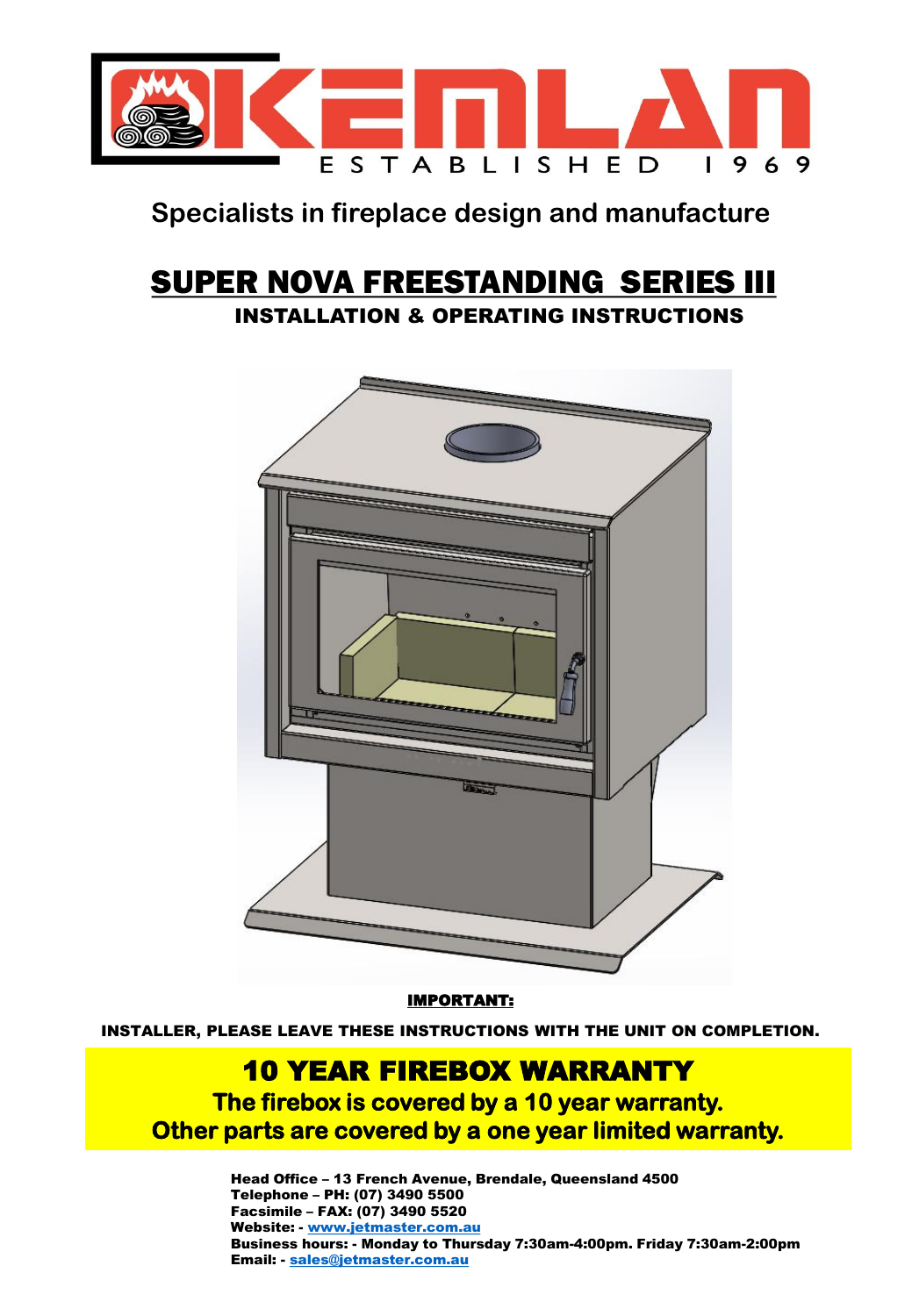DIMENSIONS SUPER NOVA FREESTANDING



|             |     | ◡   |     | ັ   | −   |     |     |     |     |
|-------------|-----|-----|-----|-----|-----|-----|-----|-----|-----|
| MEASUREMENT | 848 | 487 | 660 | 318 | 530 | 225 | 330 | 705 | 540 |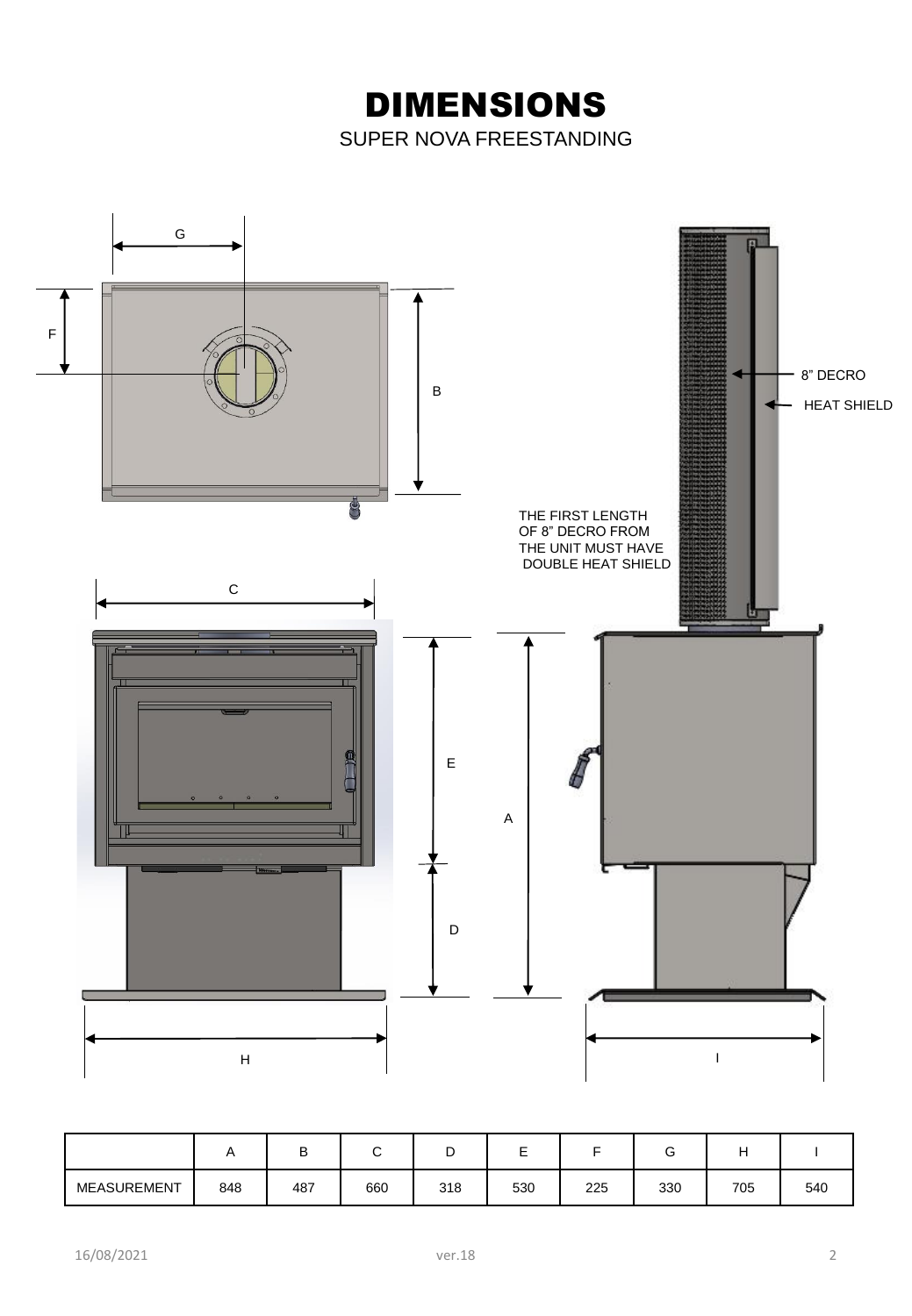## MINIMUM CLEARANCES FOR THE SUPER NOVA FREESTANDING INSTALLED WITH DEFAULT FLUE KIT





MINIMUM CLEARANCES:

|                    | A   | В   | $\sim$<br>ີ | ◡   | -   | -   | ⌒<br>G | Н   |      | ີ   | ''  |
|--------------------|-----|-----|-------------|-----|-----|-----|--------|-----|------|-----|-----|
| <b>MEASUREMENT</b> | 115 | 325 | 125         | 340 | 630 | 530 | 793    | 893 | 1114 | 570 | 350 |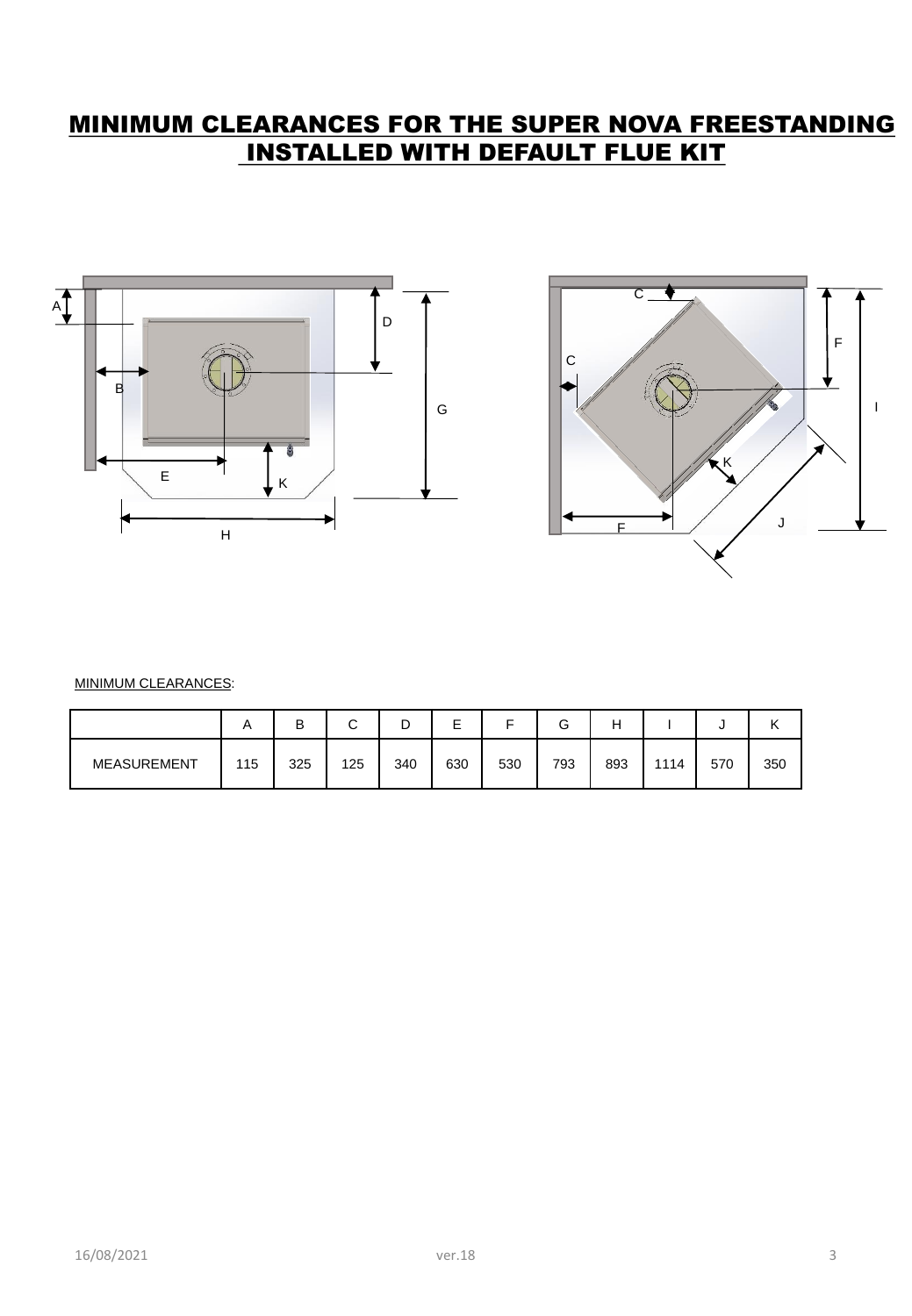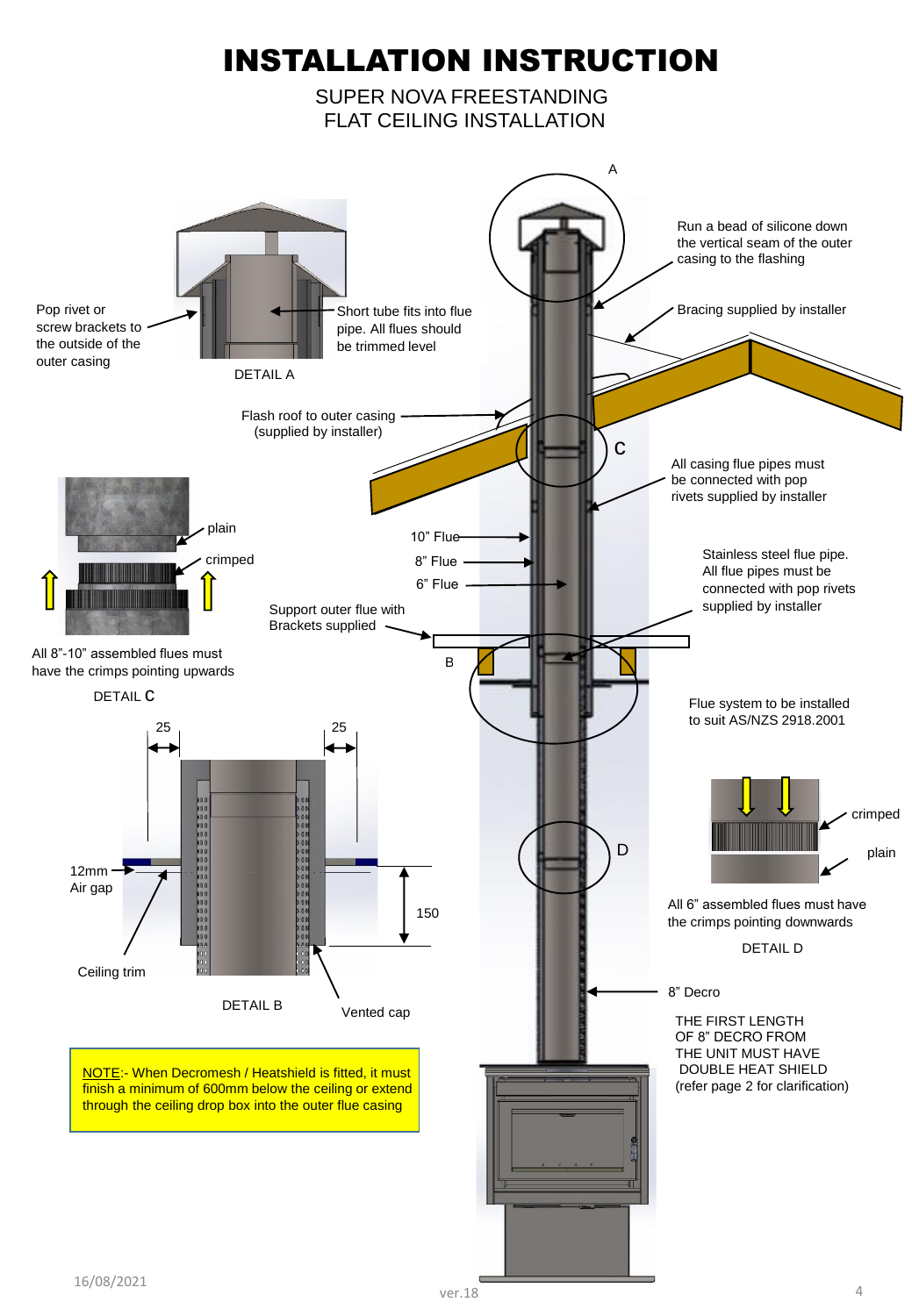# INSTALLATION INSTRUCTION

SUPER NOVA FREESTANDING RAKED CEILING INSTALLATION

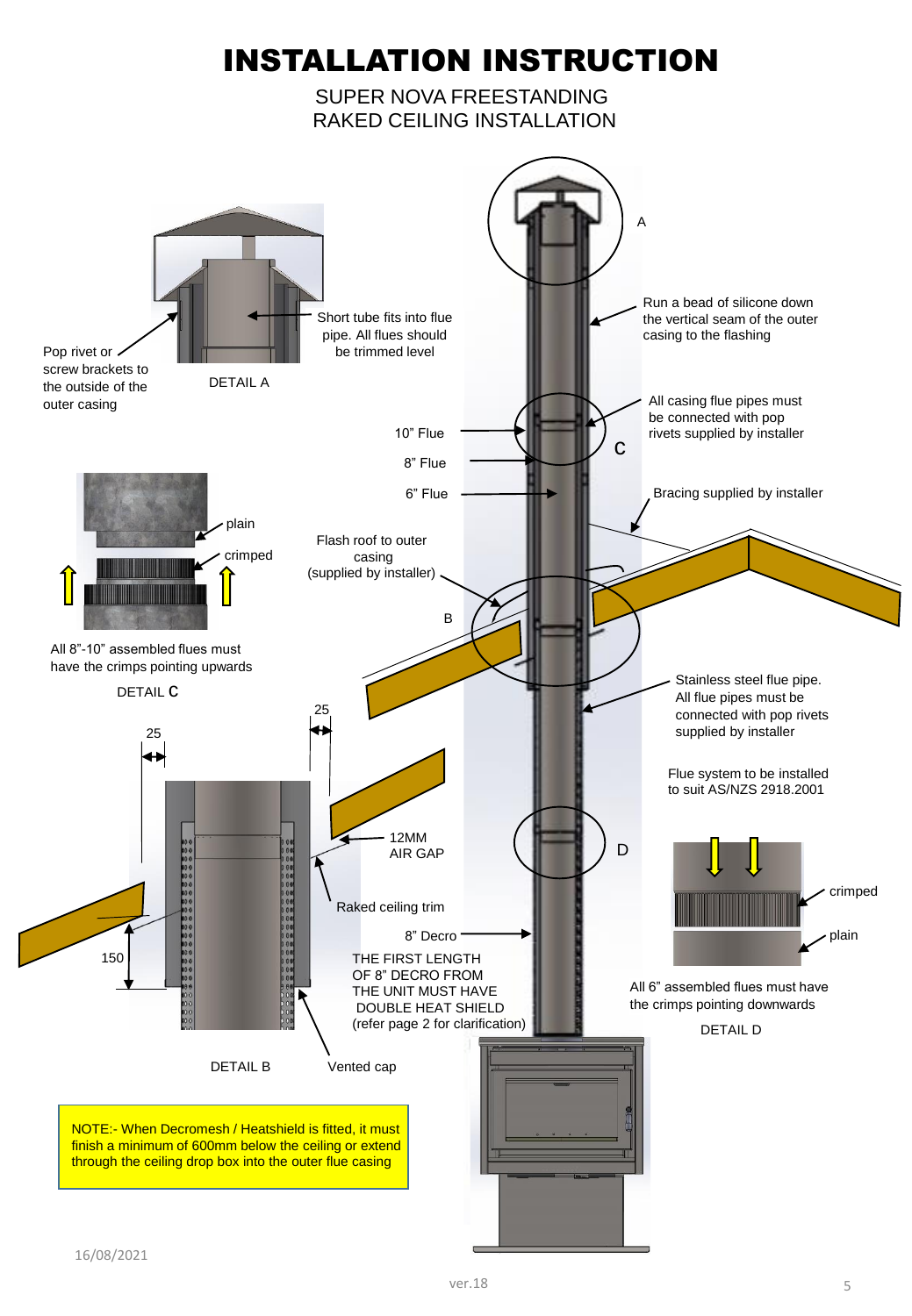# BAFFLE PLATE INSTALLATION



1. MAKE SURE TO INSTALL AIR TUBE AS REQUIRED. THE OPENING ON THE TUBE END NEEDS TO BE AGAINST THE BACK WALL. ALL ROUND EXIT HOLES MUST BE POINTING TO THE BOTTOM OF THE FIRE BOX OR THE SIDE WALLS.



3. THEN MOVE SIDEWAYS UNTIL SUPPORTED BY THE SUPPORT PLATE AND TOUCHING THE SIDE WALL. MAKE SURE THE BAFFLE PLATE ALSO TOUCHES THE REAR WALL.



2. CERAMIC BAFFLE PLATES SIZE 230mmX240mm. INSTALL THE BAFFLE PLATE 230mm FRONT TO BACK, 240mm SIDE TO SIDE. GET BAFFLE PLATE INSIDE THE FIREBOX AND TILT ON AN ANGLE. PUSH BAFFLE PLATE OVER THE AIR TUBE



4. REPEAT THE PROCESS FOR THE OTHER SIDE.

#### **NOTE: DOOR OMITTED FOR VIEWING CLARITY ONLY.**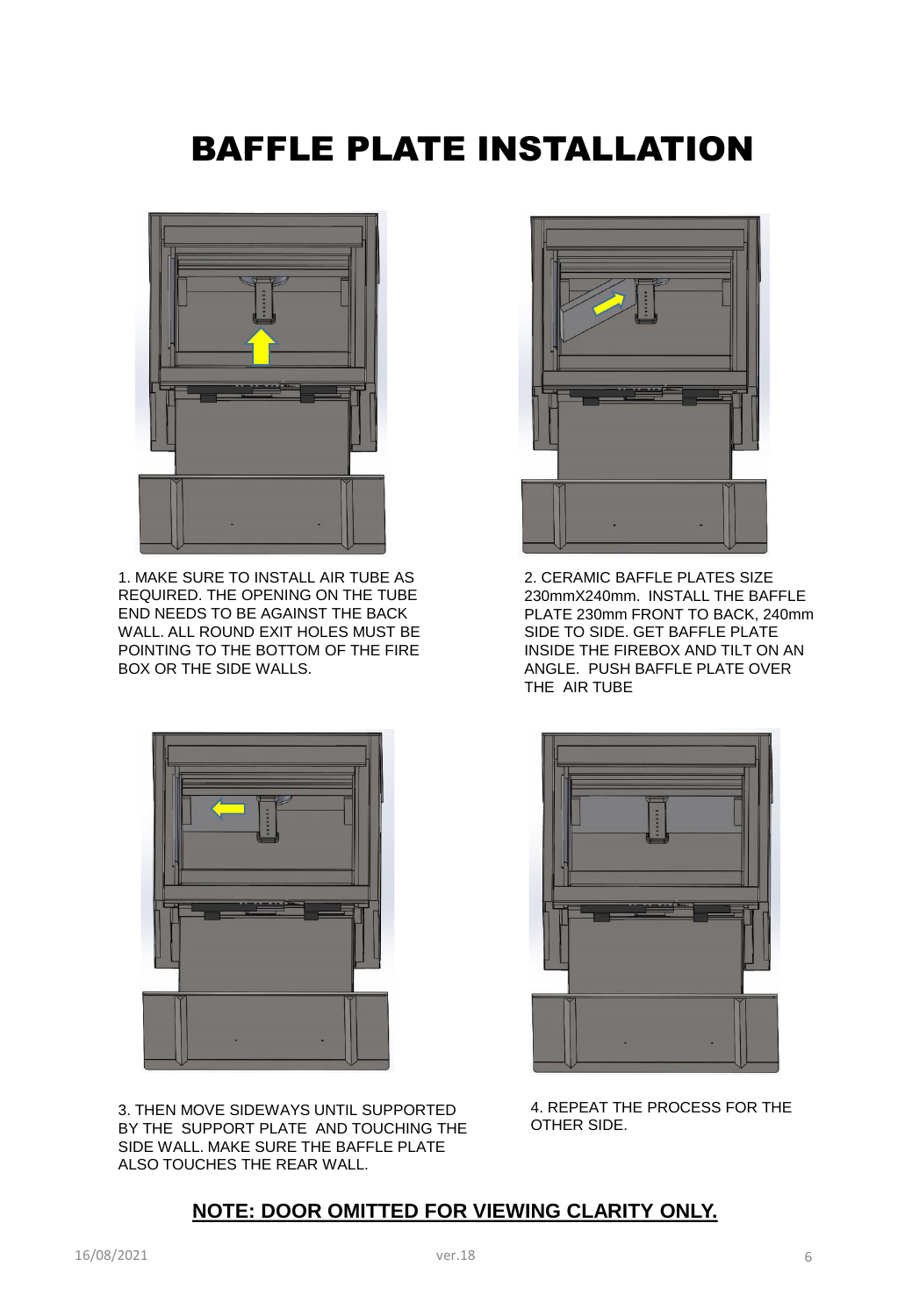## **INSTALLATION INSTRUCTIONS MINIMUM HEIGHT OF FLUE SYSTEM EXIT INSTALLATION TO COMPLY WITH AS/NZS 2918**



#### DIMENSIONS IN MILLIMETRES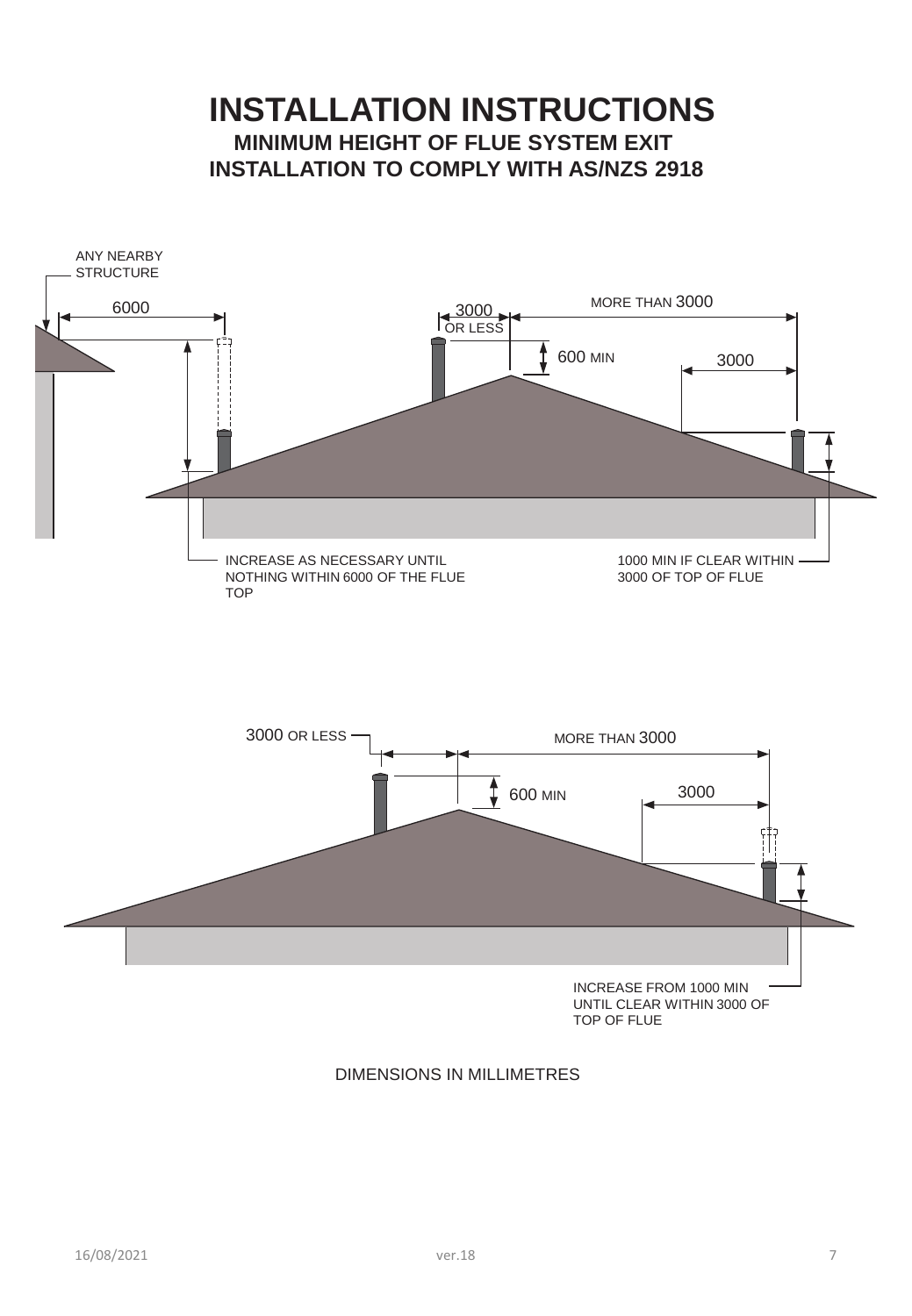#### **ABOUT CURING**

Your stove has been painted with the highest quality silicone stove paint and has special break in procedures to cure it with heat and make it hard.

#### **VENTILATE WELL**

Ventilate the house during the first three times the stove is used. The paint on the stove will give off smoke heavy with carbon dioxide and has an odour, without adequate ventilation, concentrations of smoke could irritate, or be upsetting, so open doors and windows and use a fan if necessary. After these initial burns the paint will be cured and there should be no more smoke.

#### **DON'T TOUCH DURING CURING**

Don't touch the surface, It will be soft and gummy during the paint curing phase. Once cured, it will not be soft again.

#### **CURES WITH 3 FIRES**

Kemlan slow combustion wood fires are coated with a high temperature paint that requires curing, This is done by burning the fireplace so the casing temperatures are hot enough for the paint to cure/harden to the steel surface. High temperature paint cures at surface temperatures of 180 – 260 degrees, to get the surface temperatures to the required temperatures you need to light a hot fire and let it burn on high for a consistent amount of time 4-6 hours, for 3 separate burns.

The paint should emit a slight smell and in some cases a visible vapour, the first length of active flue should also turn a honey colour this is normal and to be expected. Do not light a small cold fire, this will not cure the paint and can lead to blackening of glass and creosote build-up in flue system.

#### **So remember...**

- •**Ventilate well**
- •**Do not touch during curing**
- •**Cure with 3 fires**
- •**Call your dealer for any questions**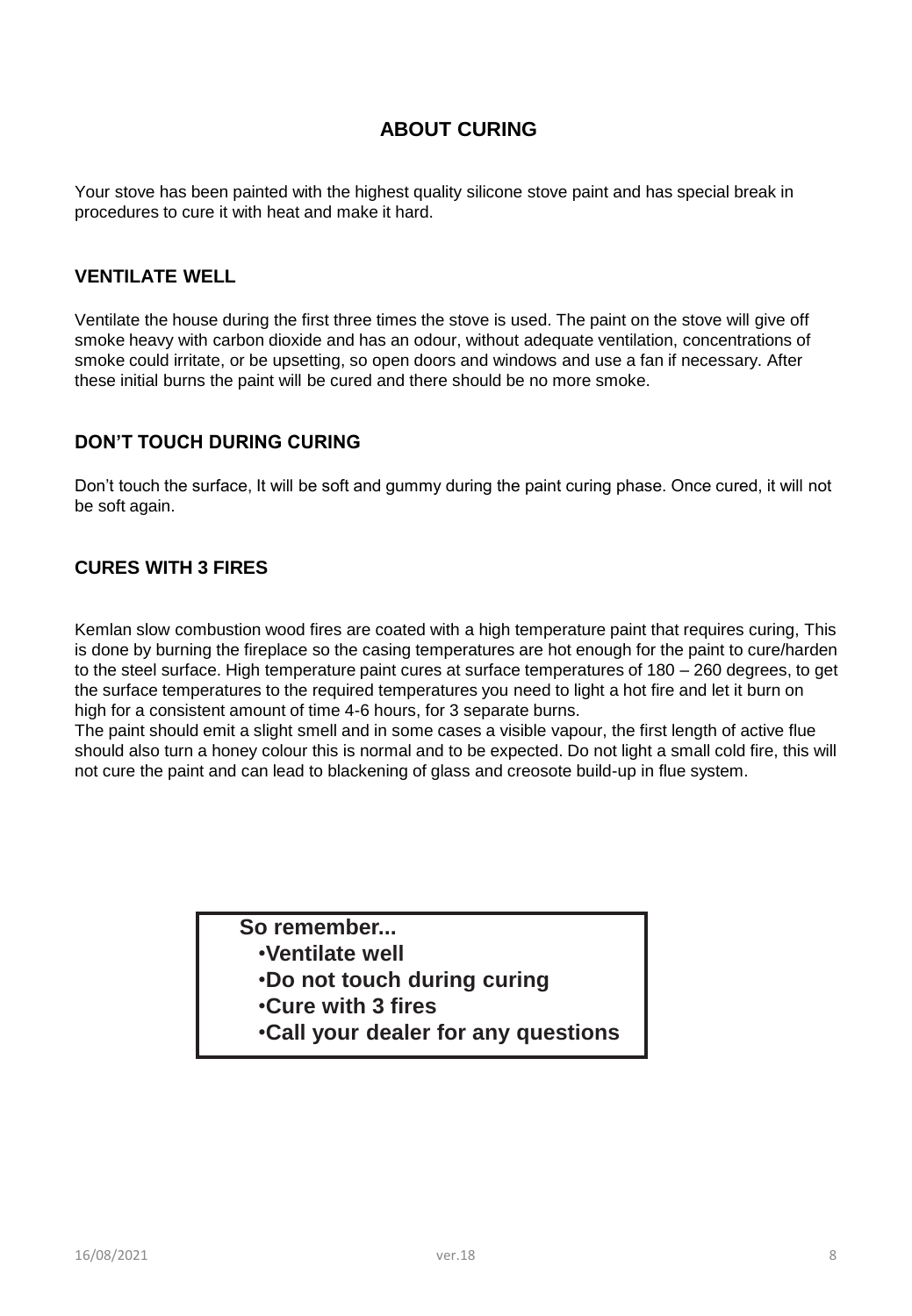## **INSTRUCTIONS FOR OPERATING YOUR KEMLAN SLOW COMBUSTION WOOD BURNING HEATER**

- 1. Open the air inlet fully by sliding the air inlet control to high.
- 2. Crumple at least three double pages of newspaper into loose balls and place them into the centre of the firebox.

Cross lay at least 15 to 20 pieces of kindling on top of the paper – if pine is used, the size should vary from the thickness of a pencil to that of a knife handle – if hardwood is used split it even smaller.

3. Light the paper and close the door.

Once the kindling is well alight, add a few pieces of slightly larger hardwood, split to approximately 25mm x 50mm (2" x 1").

4. Close the door and leave the air inlet control on high. When the hardwood is well alight (usually 5 to10minutes) and coals are starting to form, larger pieces of hardwood may be added – five or six pieces the equivalent of 50mm x 50mm (2" x 2") is ideal.

The object is to create a fiercely burning fire of reasonable small hardwood, which will quickly produce a good bed of glowing coals on the floor of the firebox. This will take from 20 to 40 minutes depending on the quality of the firewood.

5 Larger pieces of hardwood may now be added. Half fill the firebox and leave the air inlet control on high until the wood is well alight then close the control approximately a third of its travel.

Usually about one hour after lighting, the air inlet control can be further shut down to achieve the desired heat output.

When adding new firewood it is desirable to fully open the air inlet for approximately 10 to 15 minutes until the new pieces are burning well, then it may be returned to its desired setting.

6. To set the fire for overnight burn – two-thirds fill the firebox with hardwood and fully open the air inlet.

Once the fire is burning well, the air inlet control should be shut down approximately three-quarters of its travel. Setting the air inlet control may be varied to suit your particular requirements and the quality and size of your firewood.

Remember wet or green wood may cause a dramatic reduction in the heat output of your heater (refer to "Operating Hints" for more details).

- 7. Have the flue inspected at least once every 12 months as it may require cleaning.
- 8. Clean out excess ash from the floor of the firebox when required. Do not remove all the ash and in particular leave any pieces of charcoal in the heater as they are good fuel.
- 9. If the glass door in your heater becomes dirty, your firewood is either green, wet or both. You may be closing the air inlet down too soon after lighting or after adding new firewood.

To clean the glass, simply use some of the white ash in the firebox. Apply it with a damp cloth in a circular motion. Remove residue with a clean cloth or paper. Do not clean the glass when the heater is operating.

10. To clean the painted surface, simply dust with a soft duster and wipe over with a damp cotton cloth. Only clean when the heater is cool.

#### **IMPORTANT:**

**UNDER NO CIRCUMSTANCES SHOULD ANY SOLVENTS SUCH AS METHYLATED SPIRITS, PETROL, MINERAL TURPENTINE ETC BE ALLOWED TO COME IN CONTACT WITH THE PAINTED SURFACE OF THE HEATER AS DAMAGE TO THE FINISH WILL RESULT. IF AN ACCIDENT DOES OCCUR, SPRAY CAN PAINT IS AVAILABLE FROM YOUR NEAREST KEMLAN DEALER.**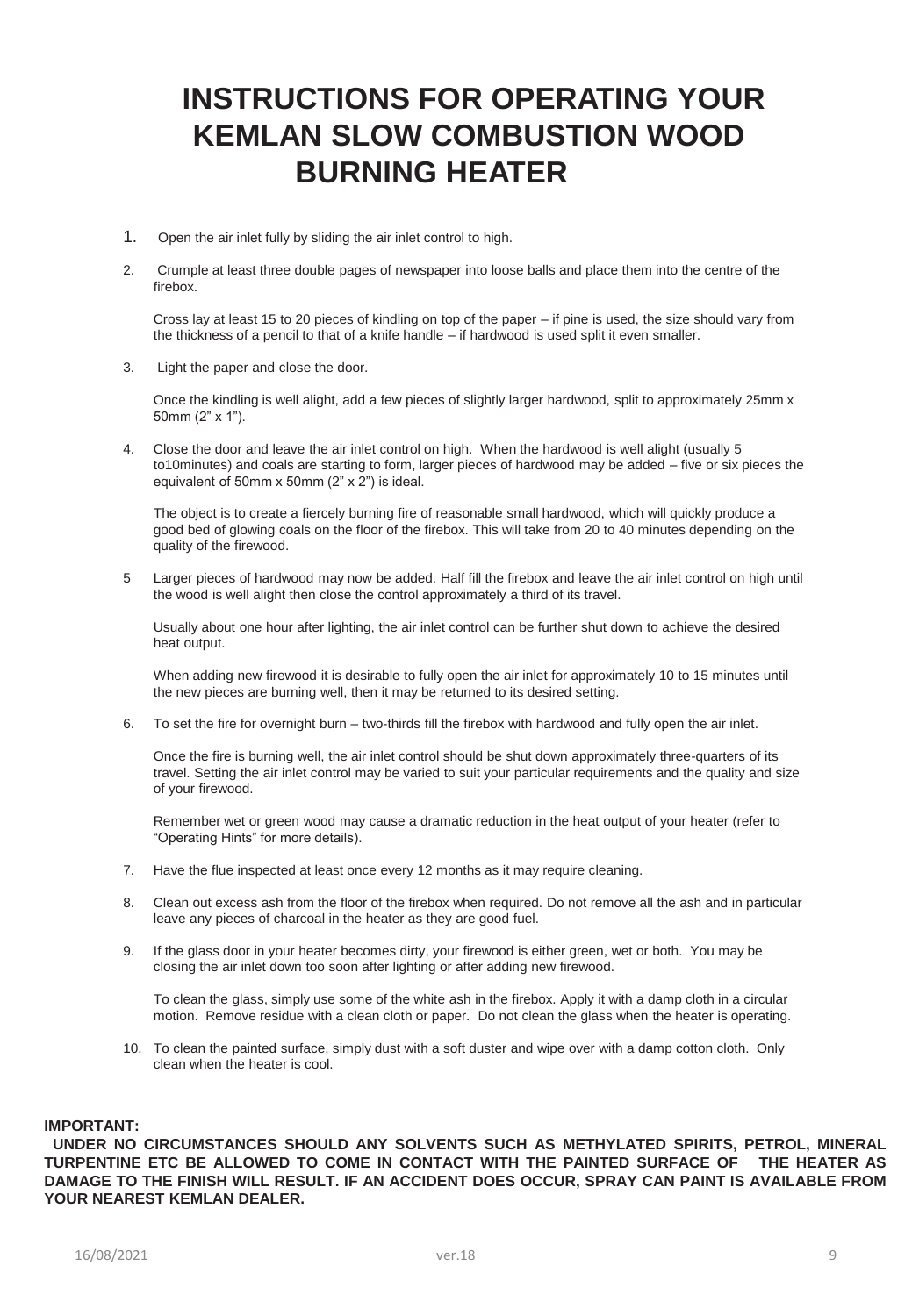# **NATIONAL Certificate of Compliance And Verification Statement For Solid Fuel Heaters**

This is to certify that the appliance stated on this Certificate has a particulate Emission Factor not greater than the maximum allowable when tested to the appropriate Standard.

## Valid to:

## $1<sup>st</sup>$  June 2022

| <b>Make</b>            | KF         |
|------------------------|------------|
| Model                  | SU         |
| <b>Type</b>            | FR         |
| Category               | <b>Slo</b> |
| <b>Test Laboratory</b> | HR         |
| <b>Fuel Type</b>       | HA         |
| <b>Standards</b>       | AS         |
|                        |            |

| <b>KEMLAN</b>                 |
|-------------------------------|
| <b>SUPER NOVA SERIES III</b>  |
| <b>FREESTANDING</b>           |
| <b>Slow Combustion Heater</b> |
| <b>HRL Technology</b>         |
| <b>HARDWOOD</b>               |
| <b>AS/NZS 4013:2014</b>       |
| <b>AS/NZS 4012:2014</b>       |

**ISSUED BY:** 



 $\frac{7}{2}$  /  $\frac{21}{106/2019}$  CERTIFICATE No: H979/0616 DATE 21/06/2019

Certification has been issued to Kemlan Industries, 13 French Avenue. Brendale DC, QLD, AUSTRALIA 4500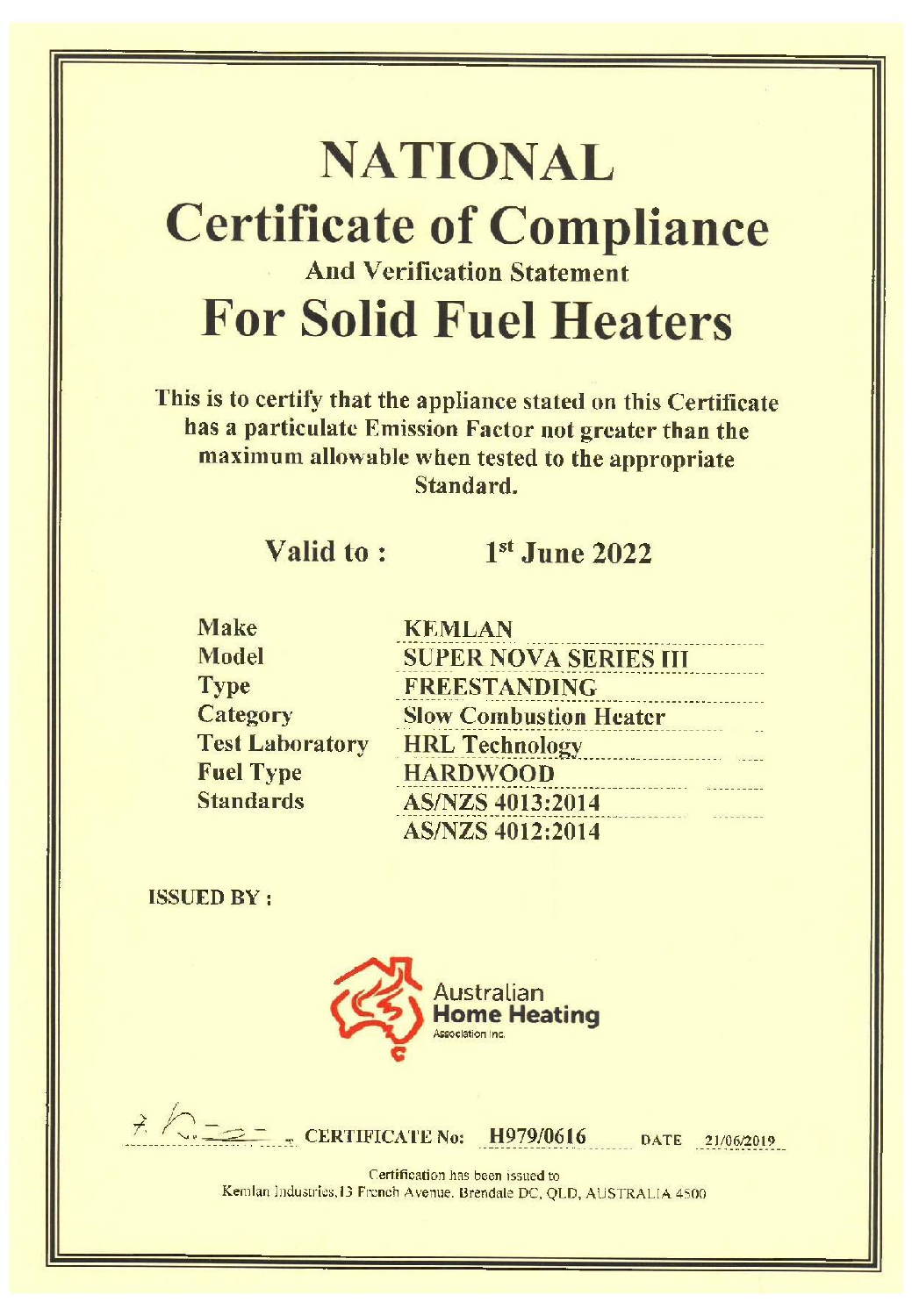#### **OPERATING HINTS**

To get the best from your Kemlan heater it is essential that you use good firewood, and use it correctly Many people do not understand the principle of using a wood burning appliance and we suggest that it will be worth your while to study the following extract from a well known American publication.

#### **PRINCIPLES OF COMBUSTION: HOW WOOD BURNS**

Technically, wood does not burn. What burns is the volatiles and charcoal that are created. That is why wood will not catch on fire immediately when you put a match to it; it has to first undergo the chemical changes that create the volatiles, and a match does not create enough heat to activate the process. As kindling and paper evaporate the moisture in the wood, the wood absorbs heat. At a certain point, gases are given off and when these volatiles reach 480 degrees F, or the "Flash point", as it is called, they will burst into flame if sufficient oxygen is present. The volatiles give off more heat than does charcoal, which is why a fire with flames (which burn the volatiles) produces more heat than one that is all charcoal.

Since the volatiles are gases and since heat rises, taking the gases with it, it is very easy to create a situation in which most of the volatiles go up the chimney almost as soon as they are produced. This is what happens with a roaring fire and, to a lesser extent, with an open fire. One of the reasons (but only one) that a freestanding wood stove produces more heat than an open fire is that the volatiles are contained within the firebox and are not so quickly dissipated up the chimney. A stove that is baffled is merely one that has interior construction design to keep the volatiles in the firebox longer; the longer they are in the firebox, the more completely they burn. The more completely they burn, the more heat is produced. It's that simple.

Since the flames burn the volatiles and produce heat, the ideal situation is the longest possible flame path. As soon as wood burners understand this, they tried to devise ways of making the flame path longer than in an ordinary open fire. Even though the role of oxygen in combustion was not under- stood in Ben Franklin's time, Franklin did realize the importance of more completely burned volatiles. His solution was to try to invent a downdraft stove

– one that sent the volatiles back down through the fire – but he never succeeded in getting it to work. A downdraft goes against the nature of volatiles, which is to rise. In more recent times, there have been some successful downdraft – or partial downdraft – stoves created and some of the fireplace stoves and units utilise this principle. Ideally, it would be best if the volatiles could be redirected down through the fire several times, until they were al- most totally consumed. This would not only make the maximum use of the heat potential of the wood; it would reduce creosote build-up to almost zero. Perhaps someday an ingenious inventor will design a unit that does this; so far no has been able to.

#### **MOISTURE AND COMBUSTION**

As we have seen, dry wood ignites faster and burns better – with higher heat production – than wet or green wood. The difference between the amount of heat produced by dry wood and green wood is so great that a dry softwood of good grade will produce more heat than green hardwood. Green white ash, for instance, is not as good a fuel as dry tamarack.

The reason for the superiority of dry wood is easy to understand. Heat cannot be produced until moisture has been driven off. Since even so-called seasoned dry wood contains approximately 20 percent moisture, it takes time for any fire to begin producing useable heat. Wet wood, which can have a moisture content of over 100 percent (due to the way moisture is measured), will take that much longer to produce heat. Meanwhile, the fire will produce smoke and creosote and very little heat. This was brought sharply to my attention when I installed my first wood heater. To my surprise and delight, I found it comfortably heated eight rooms, where I had expected to heat only two or three. After some time, when I had someone helping me run the fire, I suddenly noticed that the house was chilly. We added more wood and adjusted the draft controls, but nothing we did seemed to help. It finally occurred to me to check the woodpile. My friend had been getting green wood from a stack that was drying, instead of from the dry-wood stack. The difference the green wood made was so dramatic I will never forget it.

#### **HOW TO TEST WOOD FOR DRYNESS**

There are two easy ways for even a novice to spot dry wood. Dry wood tends to "check". Look at the log ends and you will see cracks radiating from the centre of the log. If the logs have been split, the cracks will be harder to find because wood tends to split along the cracks.

Another test for dry wood is the sound it makes when two logs are banged against each other. Green wood will make sort of a dull thud; dry wood makes a nice crisp, sharp sound. Once you have heard the two, you will remember the difference.

#### **FROM THE ABOVE EXTRACT SEVERAL FACTS BECOME APPARENT:**

- 1. It is vital that your firewood be dry and seasoned.
- 2. A good hot fire of kindling and smaller pieces of fuel must be established before adding larger logs.
- 3. The larger logs should be well alight before slowing down the combustion by adjusting the air intake.
- 4. A hot bed of coals needs to be maintained to ensure continued combustion in the firebox.

5. When new timber is added to the firebox the air control should be opened until the fuel is well alight before damping it down again. This will take from 10 to 20 minutes.

6. When setting the controls for overnight burn you will need to experiment with the settings to suit your particular type of fuel. Very dense hardwood requires more air to combust and over damping will result in charring and smoking causing the glass in the door to become dirty. The same will apply with fuel which is not fully seasoned or is not dry enough. Kemlan have followed a policy since 1969 of checking on all complaints about poor performance of their heaters and apart from a few instances of incorrect installation (mostly insufficient flue length) all problems have been directly related to incorrect operation and/or poor fuel. We know you will experience many years of satisfaction from your heater if you follow the above advice.